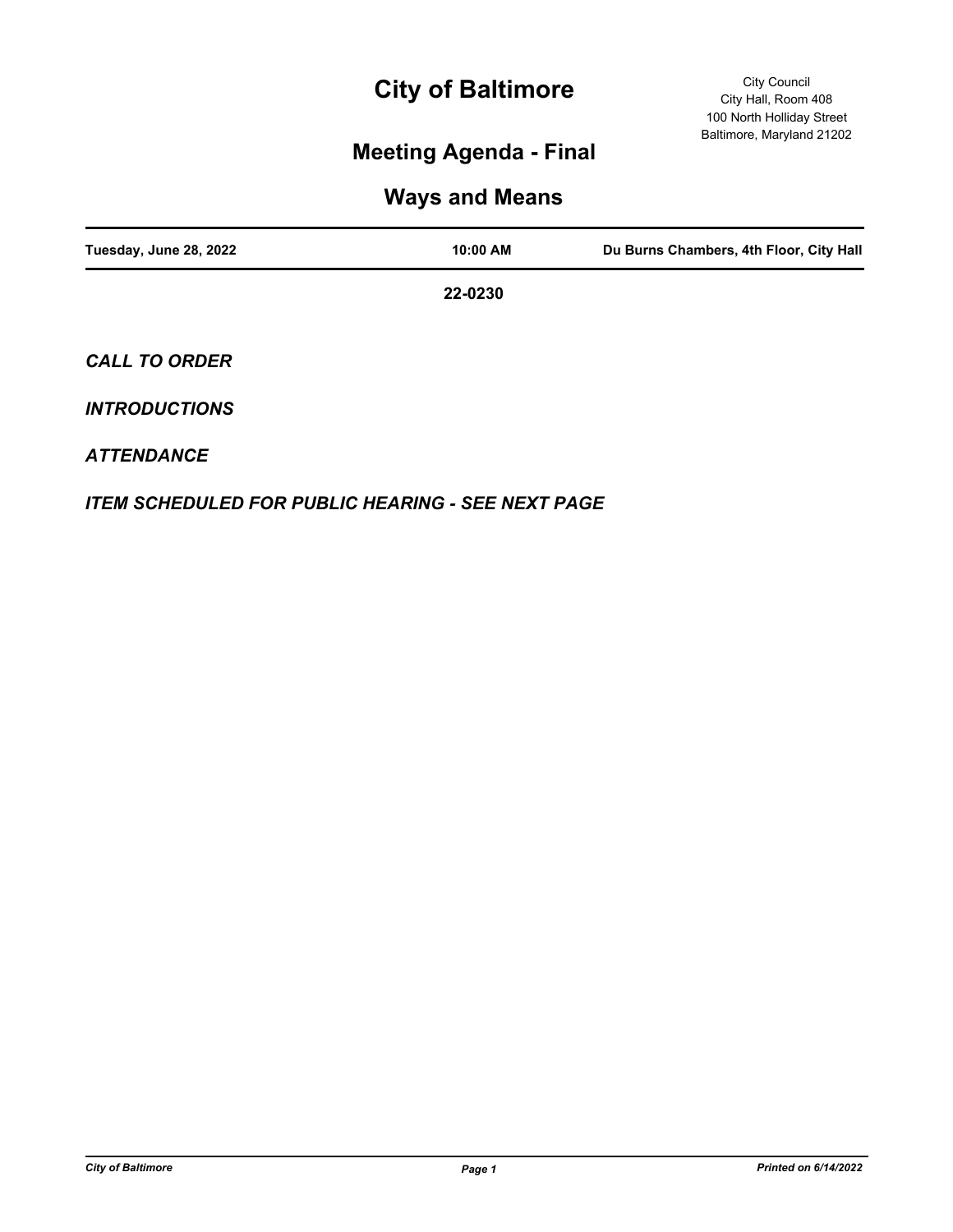#### [22-0230](http://baltimore.legistar.com/gateway.aspx?m=l&id=/matter.aspx?key=9119)

Bond Issue - Public Infrastructure Loan - \$72,000,000 For the purpose of authorizing the Mayor and City Council of Baltimore (pursuant to General Assembly House Resolution IV and Senate Resolution IV of 2022 approved by the members of the Maryland General Assembly representing Baltimore City) to create a debt, and to issue and sell its certificates of indebtedness as evidence thereof, and proceeds not exceeding SEVENTY-TWO Million Dollars (\$72,000,000.00) from the sale of such certificates of indebtedness to be used for the cost of issuance, including the expense of engraving, printing, advertising, attorneys' fees, and all other incidental expenses connected therewith (which may include the proportion of the compensation of employees and general administrative expenses of the Department of Finance reasonably allocated to the issuance of the bonds); for the development of the public infrastructure owned or controlled by the Mayor and City Council of Baltimore and the Enoch Pratt Free Library, and the construction and development of streets, bridges, courthouses, city office buildings, police stations, fire stations, solid waste facilities, information technology, public park and recreational and related land, property, buildings, structures or facilities including but not limited to, the acquisition by purchase, lease, condemnation or any other legal means, of land or property, or any rights therein, in the City of Baltimore, and constructing and erecting on said land or property, or on any land or property, new buildings, structures, and auxiliary facilities; and for the renovation, alteration, construction, reconstruction, installation, improvement and repair of existing infrastructure, buildings, structures or facilities, to be or now being used for or in connection with the operations, functions and activities of the Mayor and City Council of Baltimore and the Enoch Pratt Free Library, the demolition, removal, relocation, renovation or alteration of land, buildings, streets, highways, alleys, utilities or services, and other structures or improvements, and for the construction, reconstruction, installation, relocation or repair of buildings, streets, highways, alleys, utilities or services, including information technology infrastucture, and other structures or improvements; for the acquisition and installation of trees or for tree planting programs; and for the acquisition and installation of equipment and fixtures for any and all facilities authorized to be constructed, erected, altered, reconstructed, renovated, installed or improved by the provisions hereof; the payment of any and all costs and expenses incurred for or in connection with doing any or all of the things herein mentioned, including but not limited to, the costs and expenses of securing administrative, appraisal, economic analysis, engineering, planning, designing, architectural, surveying and other professional services; and for doing any and all things necessary, proper or expedient in connection with or pertaining to any or all of the matters or things hereinbefore mentioned; authorizing the issuance of refunding bonds; conferring and imposing upon the Board of Finance of Baltimore City certain powers and duties; authorizing the submission of this Ordinance to